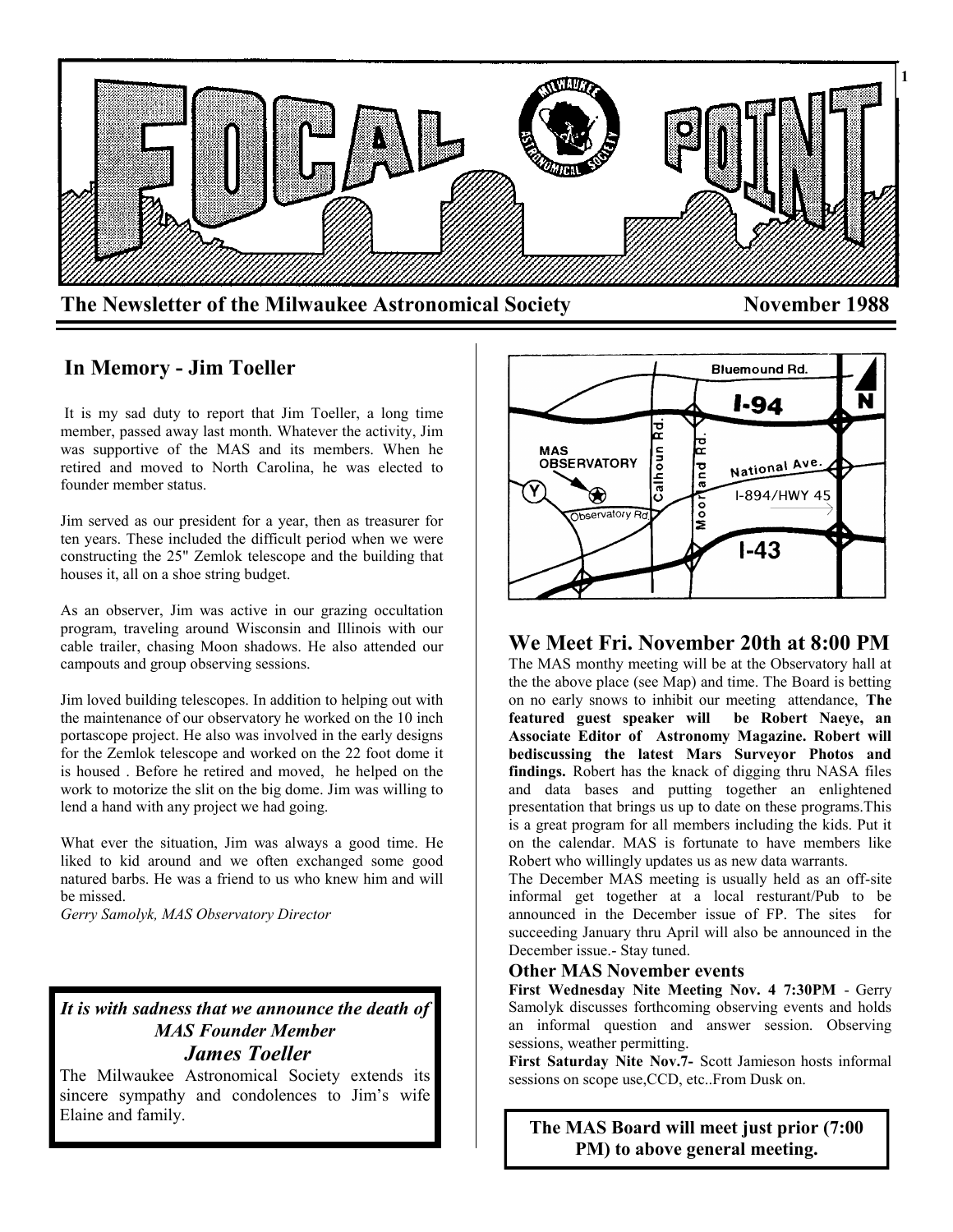#### **From The President**

Work on the Z-scope is continuing with several major steps completed. Bryan Garness and Tim Hoff have completed final modifications and updates to the hardware and software on the control system. The software was then loaded onto the new computer built up for us by Lee Kieth. Tests show that the system is now fully functional and performing very well.

 The project to rebuild the mirror mount system got a big boost from Paul Borchardt who machined new adjustment pieces for the mount. This clears the way for us to remove the mirrors ( The main weighs 175 lbs) and have them recoated in Chicago. When completed, the improvement in light transmision will be dramatic and allow it to gather 4 times as much light as the 12 inch scopes. The scope will be down for about one month while this effort is underway.

 More people have been trained on the CCD camera and on a recent night it was in continuous use for over ten hours by 3 different people! Many interesting objects have been imaged, such as the Horsehead Nebula and the Galaxy NGC 7331 and will be included in the next Newsletter. *Scott Jamieson, President MAS*

## **Bits and Pieces**

.\* Gerry Samolyk gave a talk (Oct.23 Meeting) on the Sept.12 Aldebaron Graze. Gerry had rigged a video camera to his Scope and taped an excellent demonstration oft he actual graze taking place. The modulation of Aldebaron thru thte Lunar edge terrain was easliy visible with even some dimming phenomena thru the peaks and valleys

\* MAS approved \$300 for the Library fund for book purchase by Scott Laskowsi. Scott also mentioned Kalmbach offers significant discounts on some book purchases. If your in the process of buying a book, check with Scott first.

\*Vern Hoag, The Rebuilding committee chairman, says plans are well along for the replacement hall. A model will be built for design review. The main hall will make provisions for adequate meeting area, A separate library room, direct rollout provisions for the Weisen 18" scope etc. Vern needs an Architect for plan approval of submittal to city hall.

\* Z scope software effort is essentially complete. With the new computer ,the software is ready to use. The President and Observatory Director expressed a vote of thanks to Brian Garness and Tim Hoff for their yeoman digital interfacing effort. New parts have been machined for the mirror mount and the mirror itself is scheduled to be re-aluminzed within the next month.

\*Mother Nature did not cooperate with our Greenbush Campout. Frequent overcast skies and occasional rain put a damper on things. However, eight or so souls persisted and enjoyed the fellowship and yarn swapping.

## **Focal Point Lateness**

Due to some technical and other problems (not enumerated here), the Focal Point has been arriving in the mail one to two weeks into the month. The slow delivery of bulk mail is a factor as well. Your editor will strive to get back on schedule. Usually the notice of the first Wednesday and the First Saturday meetings are not timely. However, Please realize these monthly events are there each month

## **Membership News**

By the end of August, roughly 90 renewal cards were returned. Way to go folks! As of the present, we have 120 cards returned out of a possible 168 that were mailed out. If you began your membership after June 1st of this year, you do not need to renew, but you are welcome to order a magazine subscription or book with the use of the card.

It seems that I have hit upon a renewal process that works! The cards were of three types, specifically worded for current and new members. I moved the official return date to August 31st. I mailed the cards mid August. The standard postcard size reduced costs and simplified the process. The return envelopes were typically smaller, so they could fit more easily into my small apartment mailbox. Overall, the response to the cards was favorable and so it looks like I will stick with this method, with only a few minor modifications.

If you have not renewed, please do so now. I have to send updates to Kalmbach Publishing, Sky Publishing, our newsletter editor and the Astronomical League. If you do intend to continue your membership, please at least call me (456-0864 eves) or speak to one of our Board Members. If you did not receive or cannot find your renewal post card, you can use an ordinary note card, which should include your name, address, phone number, and membership classification option.

Presently, my PC is undergoing an upgrade to a Pentium 233MHz, therefore I have not been able to do any maintenance on our website. I am looking for any ideas as to features that you, the members, would like to see. If there are any current features that you would like to manage yourself (such as the Events Calendar), you are more than welcome to offer your help. A few ideas: alternative hosting sites, "Members Only" access areas, private bulletin boards. My present working email address is a new WebMail account, mail to:JKFrey@netscape.net *Julie Frey, MAS Membership Chairperson*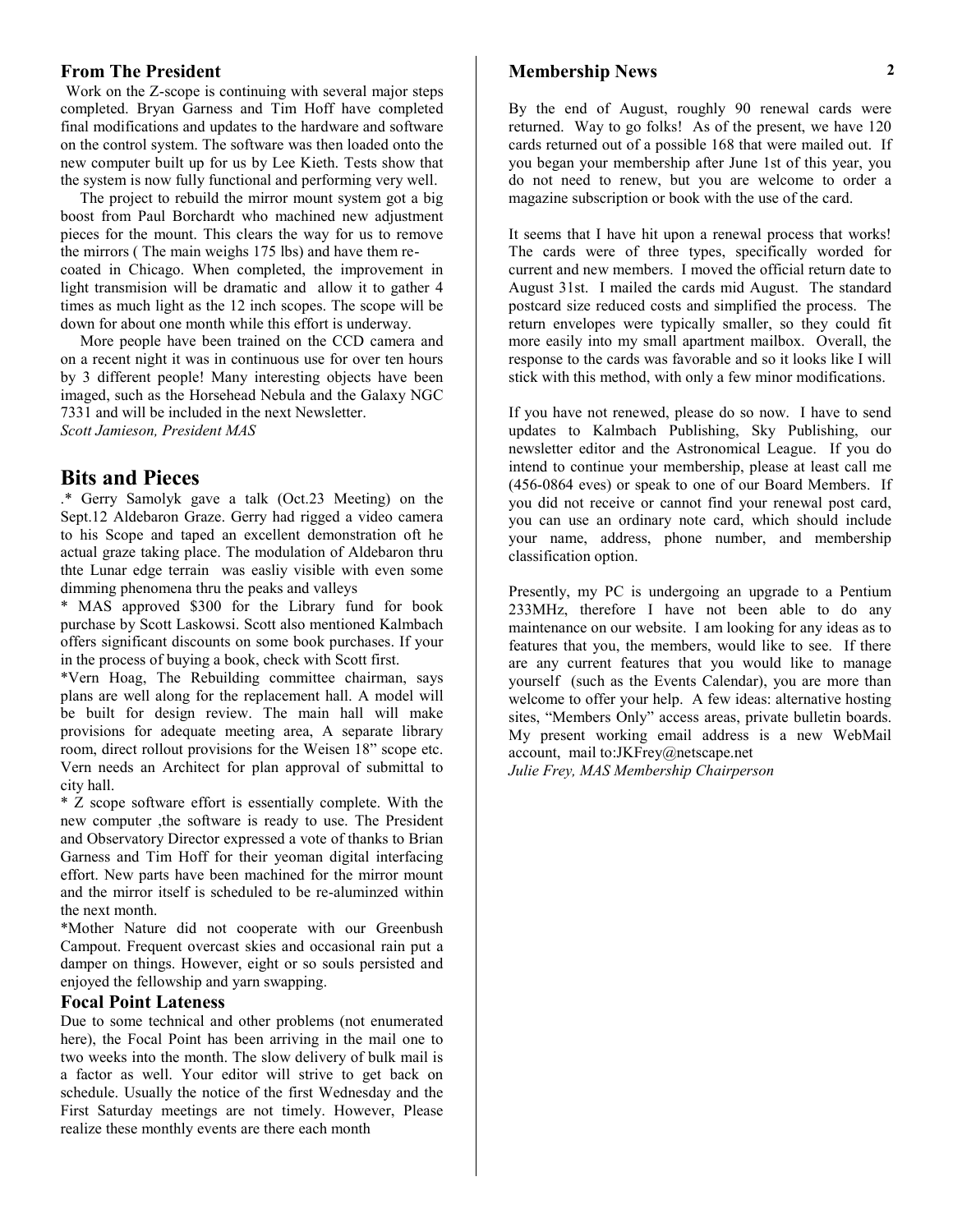# **MAS CCD Imager as a Precision Photometer**

The light curve shown below represents a two and one half hour segment of the eclipsing binary WZ Cephei (Cep). Its total orbital period is 0.471 days. The plot was achieved by a series of CCD images taken at the times indicated on the horizontal axis (in Julian Days). Each image had a dark frame subtracted and was flat field corrected. The vertical axis shows the difference in magnitude between WZ Cep and a nearby comparison star. The brightness of a third star was also monitored to verify that the comparison star did not vary. The catalog lists the magnitude range of WZ Cep as 11.4 to 12.0 (photographic).

The precision of the measurements is apparent by the minimal noise on the plot. Typical scatter is on the order of one to two hundredths of a magnitude! Most visually determined data is fortunate to be within a 0.2 magnitude. From this type of data, the time of minimum light can be determined to an accuracy of about 30 seconds. Gerry Samolyk, our Observatory Director, who took these measurements also cites that the image field of the CCD, approx. 10 arc minutes, makes it more of a challenge to locate the variable stars in question.

If any members have an interest in doing variable star observing (using either visual or CCD method) and contributing to our knowledge of variable stars, they should contact Gerry at the first Wednesday nite meetings. Most of this data is collected by amateurs and can be a very satisfying endeavor.

## **MAS Library News**

Brian Ganiere, a veteran MAS member, has generously donated a multitude of books for our club's library. This is only a partial list. Suceeding issues will list the remainder. **1. Voyage to the Great Attractor:** Exploring Intergalactic

Space**;** Alan Dressler - 1994 **2. Skywatching:** David h. Levy- 1994

**3. Aurora:** The Mysterious Northern Lights; Candace Savage - 1994

**4. Through A Universe Darkly:** A Cosmic Tale of Ancient Ethers, Dark Matter, and the Fate of the Universe; Marcia Bartusiak - 1993

**5. Discover Planetwatch:** A Year-round Guide to the Night Sky with a Make-your-own Planetfinder; Clint Hachett - 1993.

**6. The Planets: Portraits of New Worlds;** Nigel Henbest - 1992

**7. Shadows of Forgotten Ancestors:** A Search for Who We Are; Carl Sagan & Ann Druydan - 1992

**8. Unveiling the Edge of Time:** Black Holes, White Holes, Wormholes; John Gribbin - 1992

**9. Mapping the Next Millenium:** The Discovery of New Geographies; Stephen S. Hall - 1991

**10. Space Age:** A Companion Volume to the PBS Television Series; William J. Walter -1992.

*Scott Laskowski, MAS Librarian*

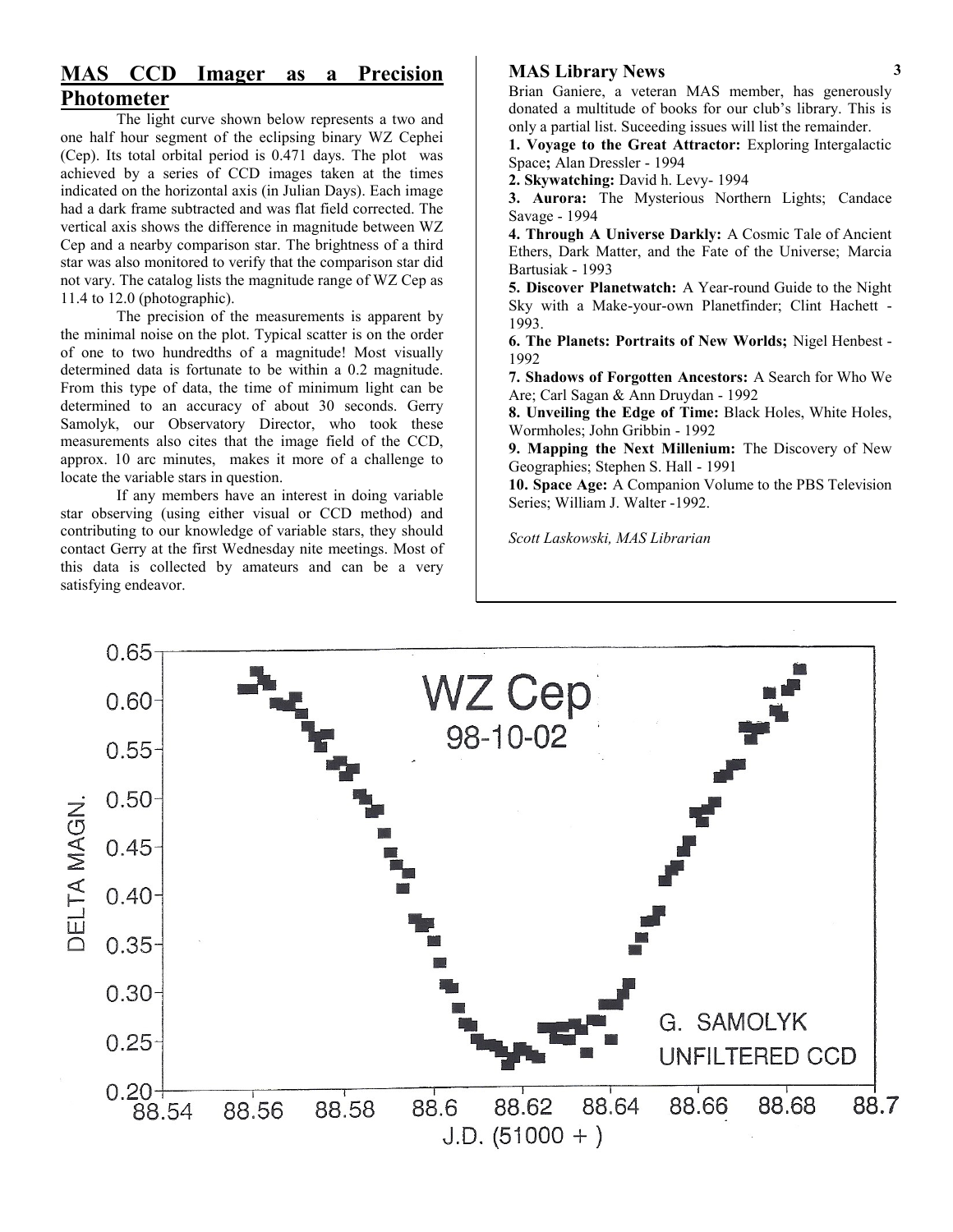It is my sad duty to report that Jim Toeller, a long time member, passed away last month. Whatever the activity, Jim was supportive of the MAS and its members. When he retired and moved to North Carolina, he was elected to founder member status.

Jim served as our president for a year, then as treasurer for ten years. These included the difficult period when we were constructing the 25" Zemlok telescope and the building that houses it, all on a shoe string budget.

As an observer, Jim was active in our grazing occultation program, traveling around Wisconsin and Illinois with our cable trailer, chasing Moon shadows. He also attended our campouts and group observing sessions.

Jim loved building telescopes. In addition to helping out with the maintenance of our observatory he worked on the 10 inch portascope project. He also was involved in the early designs for the Zemlok telescope and worked on the 22 foot dome it is housed . Before he retired and moved he helped on the work to motorize the slit on the big dome. Jim was willing to lend a hand with any project we had going.

What ever the situation Jim was always a good time. He liked to kid around and we often exchanged some good natured barbs. He was a friend to us who knew him and will be missed.

#### **From The President**

Work on the Z-scope is continuing with several major steps completed. Bryan Garness and Tim Hoff have completed final modifications and updates to the hardware and software on the control system. The software was then loaded onto the new computer built up for us by Lee Kieth. Tests show that the system is now fully functional and performing very well.

 The project to rebuild the mirror mount system got a big boost from Paul Borchart who machined new adjustment pieces for the mount. This clears the way for us to remove the mirrors ( The main weighs 175 lbs) and have them recoated in Chicago. When completed, the improvement in light transmision will be dramatic and allow it to gather 4 times as much light as the 12 inch scopes. The scope will be down for about one month while this effort is underway.

 More people have been trained on the CCD camera and on a recent night it was in continuous use for over ten hours by 3 different people! Many interesting objects have been imaged, such as the Horsehead Nebula and the Galaxy NGC 7331 and will be included in the next Newsletter. *Scott Jamieson, President MAS*